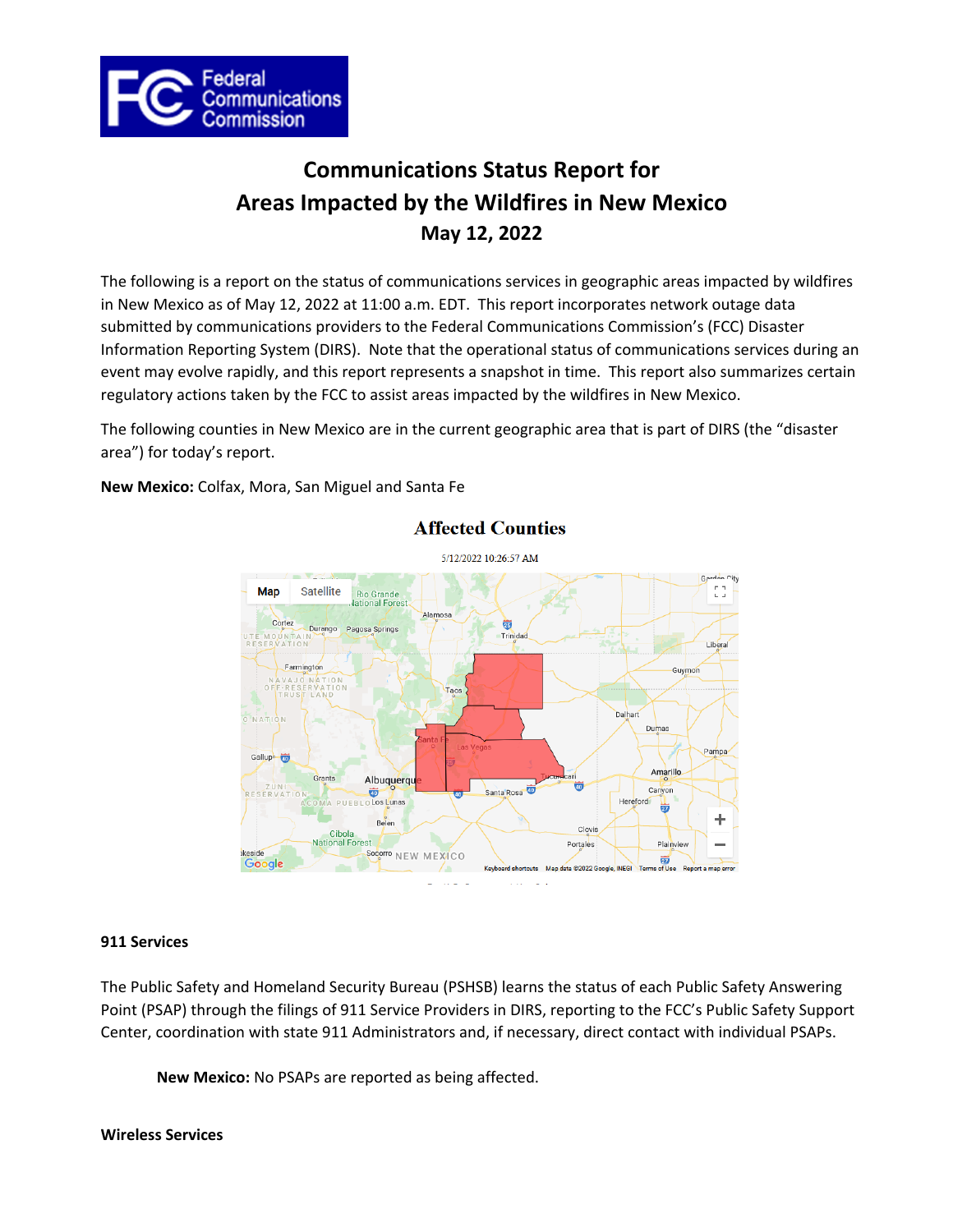

The following section describes the status of wireless communications services and restoration in the disaster area as reported in DIRS.

The chart below shows trends:



The following chart shows the number of cell sites out of service by cause:

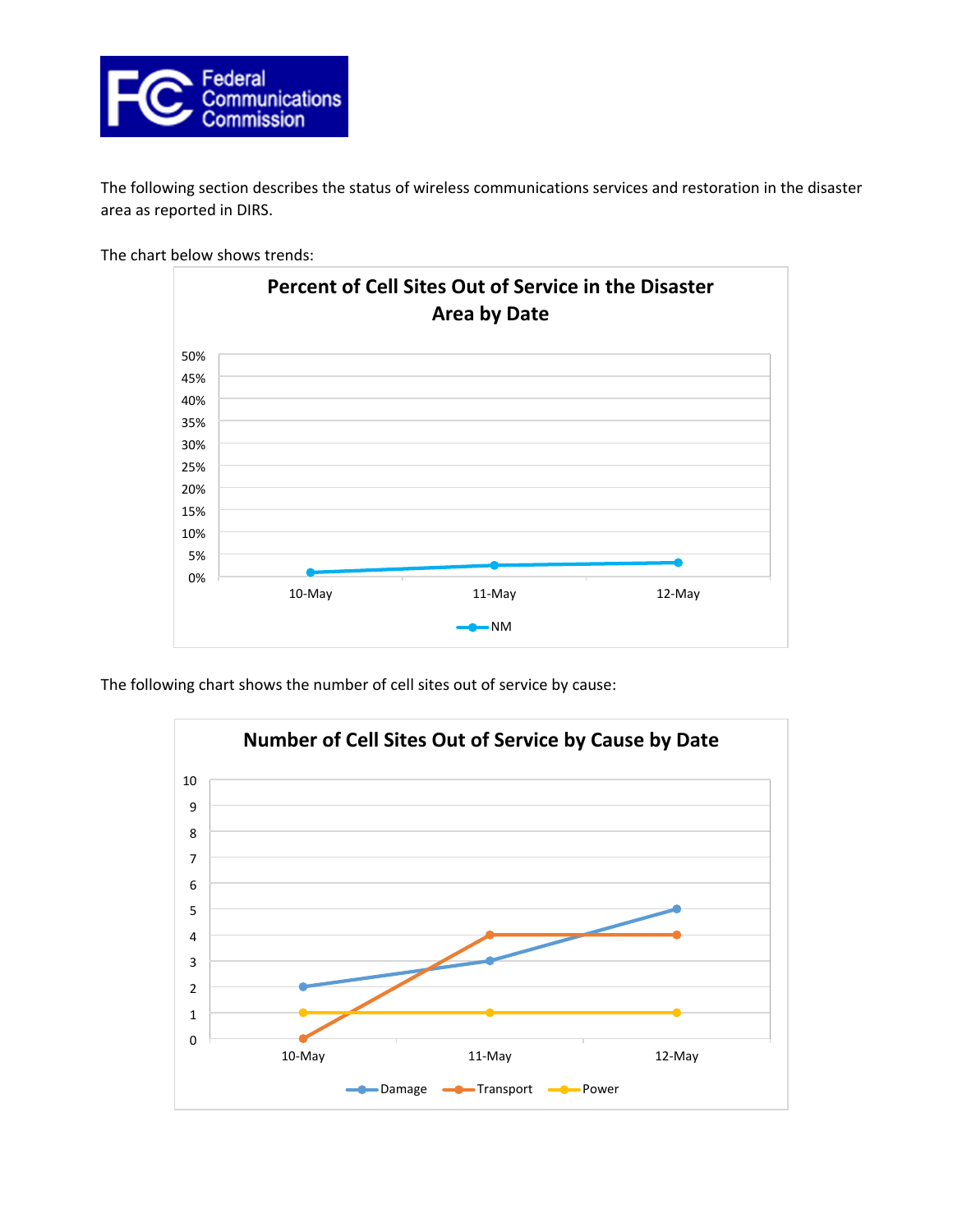

The current status of wireless communications services and restoration by county as reported in DIRS is shown by the following chart and map.



# **Percent Cell Sites Out-of-Service By County**



The following table provides cell sites out of service by county. 3.1% of the cell sites in the affected area in New Mexico are out of service. The information shown was provided by the signatories to the Wireless Network Resiliency Framework Cooperative Agreement.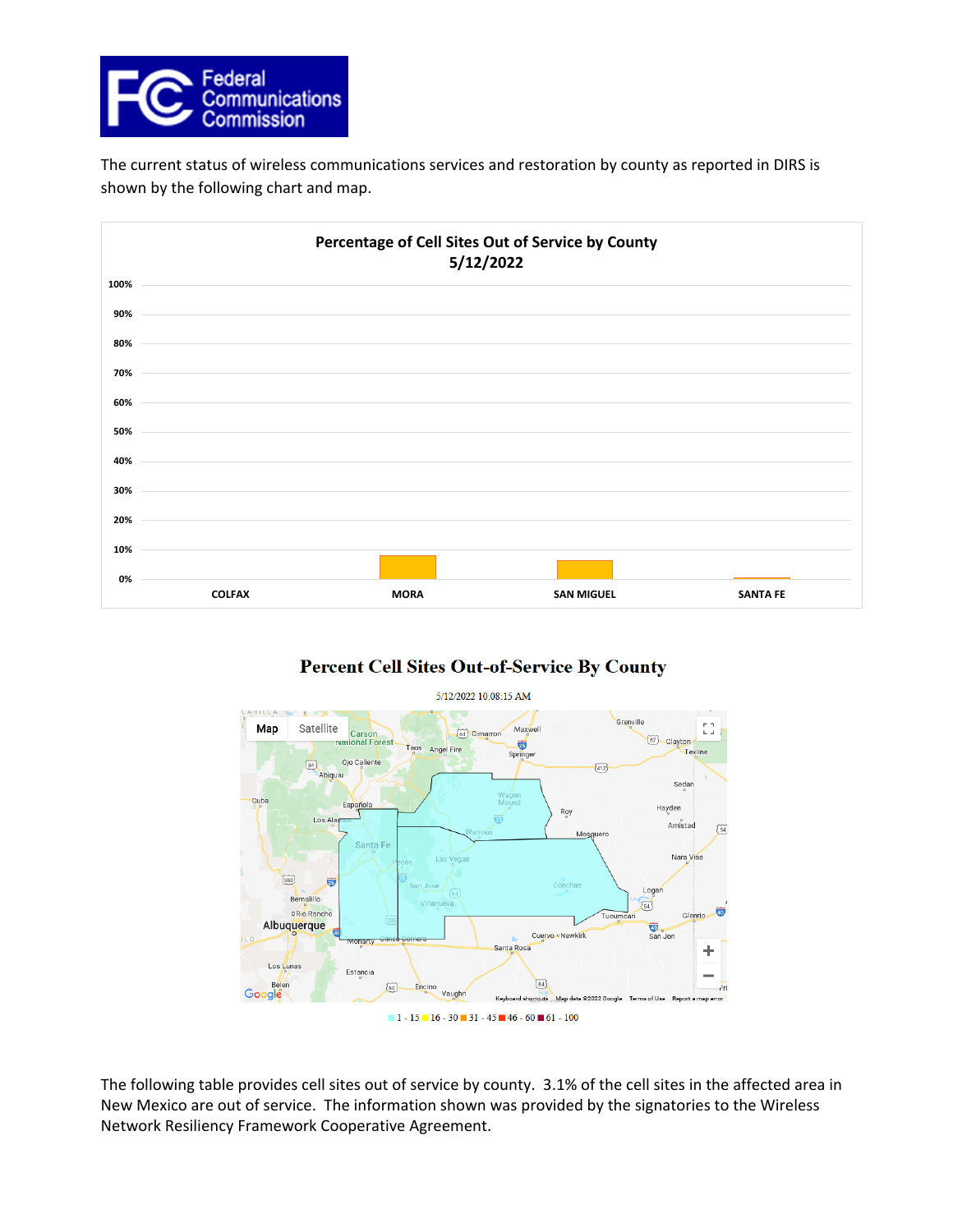

# **New Mexico**

| <b>State</b> | <b>Affected</b><br><b>Counties</b> | <b>Cell Sites</b><br><b>Served</b> | <b>Cell</b><br><b>Sites</b><br>Out | Percent<br>Out | <b>Cell Sites Out</b><br>Due to<br>Damage | <b>Cell Sites Out</b><br>Due to<br><b>Transport</b> | <b>Cell Sites</b><br><b>Out Due to</b><br>Power |
|--------------|------------------------------------|------------------------------------|------------------------------------|----------------|-------------------------------------------|-----------------------------------------------------|-------------------------------------------------|
| <b>NM</b>    | <b>ICOLFAX</b>                     | 25                                 |                                    | 0.00%          |                                           |                                                     |                                                 |
| <b>NM</b>    | MORA                               | <b>50</b>                          |                                    | 8.00%          |                                           |                                                     | OI                                              |
| <b>NM</b>    | <b>SAN MIGUEL</b>                  | 79I                                |                                    | 6.30%          |                                           |                                                     |                                                 |
| <b>NM</b>    | <b>SANTA FE</b>                    | 171                                |                                    | 0.60%          |                                           |                                                     | OI                                              |
| <b>TOTAL</b> |                                    | <b>325</b>                         | 10                                 | 3.10%          |                                           |                                                     |                                                 |

The number of cell site outages in a specific area does not necessarily correspond to the availability of wireless service to consumers in that area. *See* Improving the Resiliency of Mobile Wireless Communications Networks, Order, 31 FCC Rcd 13745, para. 10 (2016) (recognizing the difficulties in accurately depicting the ongoing status of a wireless provider's service during emergencies). Wireless networks are often designed with numerous, overlapping cell sites that provide maximum capacity and continuity of service even when an individual site is inoperable. In addition, wireless providers frequently use temporary facilities such as cellson-wheels (also known as COWs), increased power at operational sites, roaming agreements, or take other actions to maintain service to affected consumers during emergencies or other events that result in cell site outages.

# **Cable Systems and Wireline (Combined)**

Cable and wireline companies reported 1,271 subscribers out of service in the disaster area in New Mexico; this includes the loss of telephone, television, and/or Internet services. The following chart illustrates the trends in the number of subscribers out of service in the disaster area.